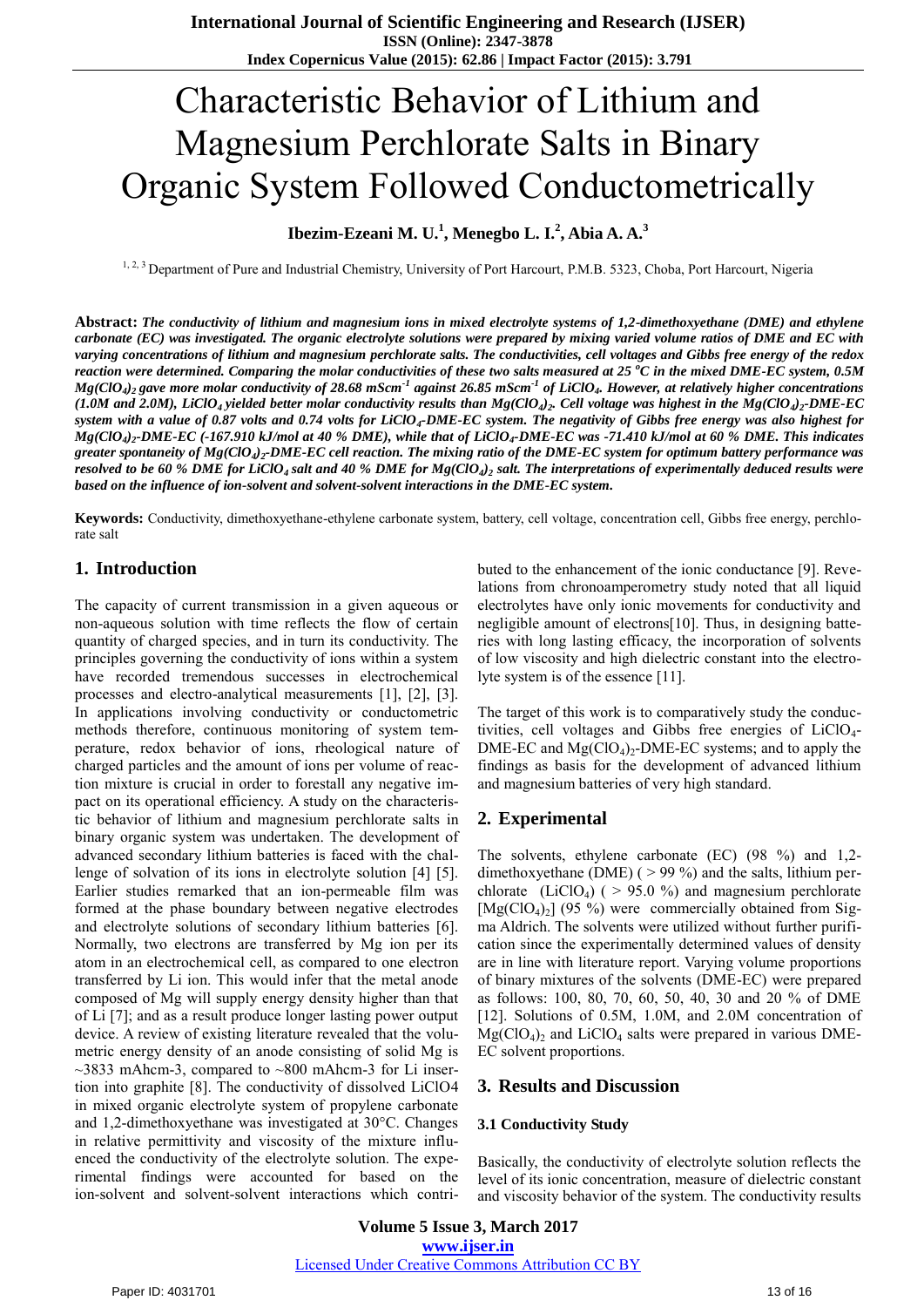for both  $Mg(CIO<sub>4</sub>)<sub>2</sub>$  and LiClO<sub>4</sub> salts in the DME-EC binary system show increase in the conductivity values of the varying molar concentrations of both  $Mg(CIO<sub>4</sub>)<sub>2</sub>$  and LiClO<sub>4</sub> salts in the DME-EC system as the percentage composition of EC in the mixtures increase. However, the observed increment is not monotonous. Maximum conductivity values were observed in all the DME-EC systems containing various concentrations of  $Mg(CIO<sub>4</sub>)<sub>2</sub>$  and LiClO<sub>4</sub> salts.

These deviations from the monotonous increase may be attributed to both the increase in the dielectric constant and increase in the viscosity of the medium as a result of the sequential increase in the volume of EC component and decrease in the volume of DME in the DME-EC system.

Increasing the EC content of the mixtures would obviously increase the dielectric constants of the system which will in turn favor the effective dissociation of ions. On the other hand, a decrease in the DME component would increase the viscosity of the system thereby reducing the mobility of ions present in the medium. This accounts for the observed decline in the conductivities of the system with decrease in DME component.

For the DME-EC system containing  $LiClO<sub>4</sub>$  salt, maximum conductivity was obtained at  $60\%$  DME in  $0.5M$  LiClO<sub>4</sub>, 70 % DME in 1.0M LiClO<sub>4</sub> and 70 % DME in 2.0M LiClO<sub>4</sub>, while for the  $Mg(CIO<sub>4</sub>)<sub>2</sub>$  salt system, maximum conductivity was obtained at 40 % DME in 0.5M  $Mg(CIO<sub>4</sub>)<sub>2</sub>$ , 50 % DME in 1.0M  $Mg(CIO_4)_2$  and 40 % DME in 2.0M  $Mg(CIO_4)_2$ .



**Figure 1:** Conductivities of  $0.5M \text{ Mg}(\text{ClO}_4)_{2}$  and  $0.5M \text{ LiC}$ - $1O<sub>4</sub>$  in the DME-EC system at  $25^{\circ}$ C

Comparing the conductivity results obtained in DME-EC system containing  $0.5M$  of LiClO<sub>4</sub> (a uni – univalent electrolyte) and  $0.5M \text{ Mg}(ClO<sub>4</sub>)<sub>2</sub>$  (a uni – bivalent electrolyte), the system containing  $Mg(CIO<sub>4</sub>)<sub>2</sub>$  gave the highest conductivity relative to the  $LiClO<sub>4</sub>$  system. This can be attributed to the fact that  $LiClO<sub>4</sub>$  is a uni – univalent electrolyte (1:1) while  $Mg(CIO<sub>4</sub>)<sub>2</sub>$  is a uni – bivalent electrolyte (2:1).  $Mg<sup>2+</sup>$  ion which is doubly charged carries twice as much current as  $Li^+$ ion which is singly charged as they move through the solution.



**Figure 2:** Conductivities of 1.0M  $Mg(CIO<sub>4</sub>)$ <sub>2</sub> and 1.0M LiC- $1O_4$  in the DME-EC system at 25 $\degree$ C



**Figure 3:** Conductivities of 2.0M  $Mg(CIO<sub>4</sub>)$ <sub>2</sub> and 2.0M LiC- $1O_4$  in the DME-EC system at  $25^{\circ}$ C

However, as the concentration of  $Mg(CIO<sub>4</sub>)<sub>2</sub>$  and LiClO<sub>4</sub> increased in the DME-EC system, the electrolyte solution containing LiClO<sub>4</sub> yielded better conductivity result than that of  $Mg(CIO<sub>4</sub>)<sub>2</sub>$ . This is illustrated in figure 3 and can be attributed to the fact that  $Mg(CIO<sub>4</sub>)<sub>2</sub>$  salt which has a relatively high molecular weight than  $LiClO<sub>4</sub>$  will dissociate effectively in a solvent mixture of relatively high dielectric constant. The results also suggest a possible formation of ion-association or ion – pairs in the  $Mg(CIO<sub>4</sub>)<sub>2</sub>$  systems at a higher concentration. A possible deduction here is that  $Mg(CIO<sub>4</sub>)<sub>2</sub>$  salt yields better conductivity result at a lower concentration while LiClO4 salt conducts better at relatively high concentrations.

Earlier study hinted that increase in viscosity, electrophoretic and relaxation effects contribute to decrease in conductivity [9].

#### **3.2 Electrochemical cell voltage**

Concentration cells were constructed with Mg electrode for the magnesium salt solutions and graphite electrode for the lithium salt solutions. The cell voltage  $(E_{cell})$  was measured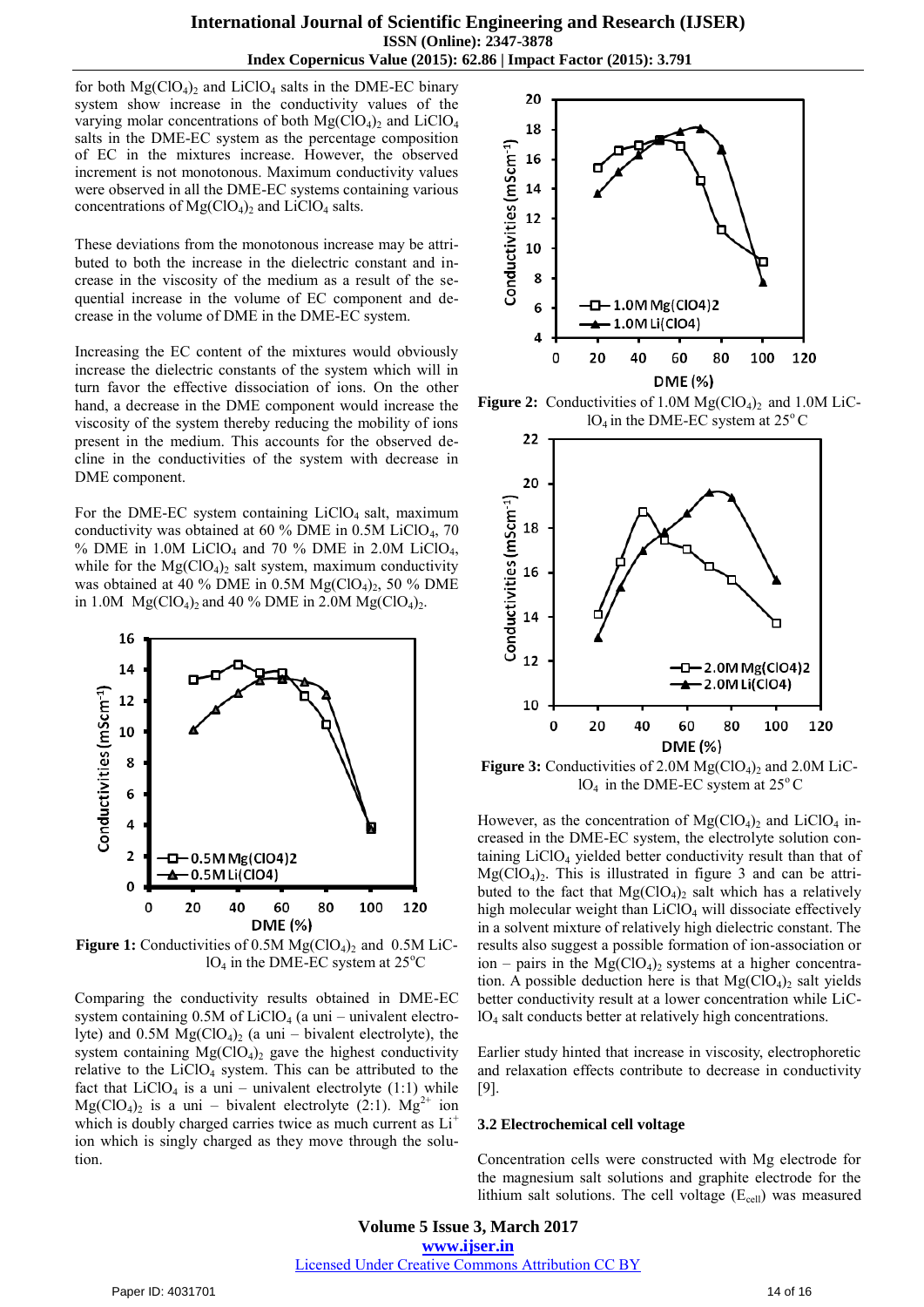with the voltmeter attached to the concentration cell. The electrochemical cell notation for the  $Mg(CIO<sub>4</sub>)<sub>2</sub>$ - and LiClO<sub>4</sub>-DME-EC systems can be written as follows:

Magnesium / 0.1 M  $Mg(CIO<sub>4</sub>)<sub>2</sub>$ -DME-EC // 1.0 M  $Mg(CIO<sub>4</sub>)<sub>2</sub>$ -DME-EC / Magnesium Graphite / 0.1 M LiClO<sub>4</sub>-DME-EC // 1.0 M LiClO<sub>4</sub>-DME-EC / Graphite

In the concentration cells for  $Mg^{2+}$  and  $Li^+$  solutions, 1.0 M and 0.1 M concentrations were used for the cathode and anode compartments respectively. The cells exhibited positive voltages as a consequence of the difference in concentrations in both compartments (Tables 1 and 2).

**Table 1:** Cell Voltages and Free Energies For The  $M_{\alpha}(C) \cap M$ E EC System

| $\frac{1}{1}$ |                    |                  |
|---------------|--------------------|------------------|
| DME (%)       | $E_{Cell}$ (Volts) | $-\Delta G$ (kJ) |
| 100           | 0.28               | 24.125           |
| 80            | 0.34               | 30.880           |
| 70            | 0.48               | 49.215           |
| 60            | 0.62               | 71.410           |
| 50            | 0.73               | 46.320           |
| 40            | 0.87               | 40.530           |
| 30            | 0.65               | 32.810           |
| 20            | 0.42               | 27.020           |

**Table 2:** Cell Voltages and Free Energies For The LiClO4-

|             |                    | DME-EC System    |
|-------------|--------------------|------------------|
| DME $(\% )$ | $E_{Cell}$ (Volts) | $-\Delta G$ (kJ) |
| 100         | 0.25               | 54.040           |
| 80          | 0.32               | 65.620           |
| 70          | 0.51               | 92.640           |
| 60          | 0.74               | 119.660          |
| 50          | 0.48               | 140.890          |
| 40          | 0.42               | 167.910          |
| 30          | 0.34               | 125.450          |
| 20          | 0.28               | 81.060           |

The highest cell voltage was found to be 0.87 volts for the  $Mg(CIO<sub>4</sub>)<sub>2</sub>$ -DME-EC system, while 0.74 volts was for LiClO4-DME-EC system

The feasibility of the redox reaction involving the transfer of electrons in the concentration cells was determined using Gibbs free energy  $(-\Delta G)$  equation (1) [13]:

$$
-\Delta G = nFE_{cell} \tag{1}
$$

Where n is number of moles of electrons transferred, and F is faraday constant (≈96500 C/mol). The deduced values of -∆G are presented in Tables 1 and 2 for  $Mg(CIO<sub>4</sub>)<sub>2</sub>$ - and LiClO<sub>4</sub>-DME-EC systems respectively. The negative values of Gibbs free energy change were plotted as a function of volume ratios of DME-EC mixtures and depicted in Fig. 4.



**Figure 4:** Gibbs free energy change as a function of DME at  $25^{\circ}$ C

The plots reveal higher negative  $\Delta G$  values for Mg(ClO<sub>4</sub>)<sub>2</sub>than LiClO4-DME-EC system, which suggest greater tendency for redox reaction within the electrode-electrolyte compartment to produce potential difference between the electrodes in the case of magnesium than lithium.

## **4. Conclusion**

Different volume ratios of DME-EC mixtures were prepared and investigated with varying concentrations of both LiClO<sub>4</sub> and  $Mg(CIO<sub>4</sub>)<sub>2</sub>$  salts. The results show that Molar conductivities of both LiClO<sub>4</sub> and Mg(ClO<sub>4</sub>)<sub>2</sub> in DME-EC system rose with increase in EC component of the mixtures, suggesting a possible rise in relative permittivity of the medium as the percentage composition by volume of EC increases. The solution containing  $0.5M$  LiClO<sub>4</sub> salt gave superior molar conductivity results over other analogous systems containing 1.0M and 2.0M salt concentrations. This shows that increase in concentration introduces more ions into the electrolyte system thereby inducing stronger molecular and ionic interactions emerging as a result of electrophoretic effect. The highest cell voltage was found to be 0.87 volts for the  $Mg(CIO<sub>4</sub>)<sub>2</sub>$ -DME-EC system, while 0.74 volts was for LiC- $IO<sub>4</sub>-DME-EC$  system. The feasibility of the oxidationreduction reaction to occur was higher for the magnesium than lithium system. The mixing ratio of the DME-EC system for optimum battery performance was established between 40 % DME for  $Mg(CIO<sub>4</sub>)<sub>2</sub>$  salt and 60 % DME for LiClO4 salt. The results obtained have been interpreted on the basis of intermolecular interactions such as ion-solvent and solvent-solvent interactions between component molecules of the system.

# **5. Acknowledgment**

The authors appreciate Dr. Jane. N. Maduelosi of the Department of Chemistry, Rivers State University of Science and Technology, Port Harcourt, Rivers State, Nigeria for her contributions.